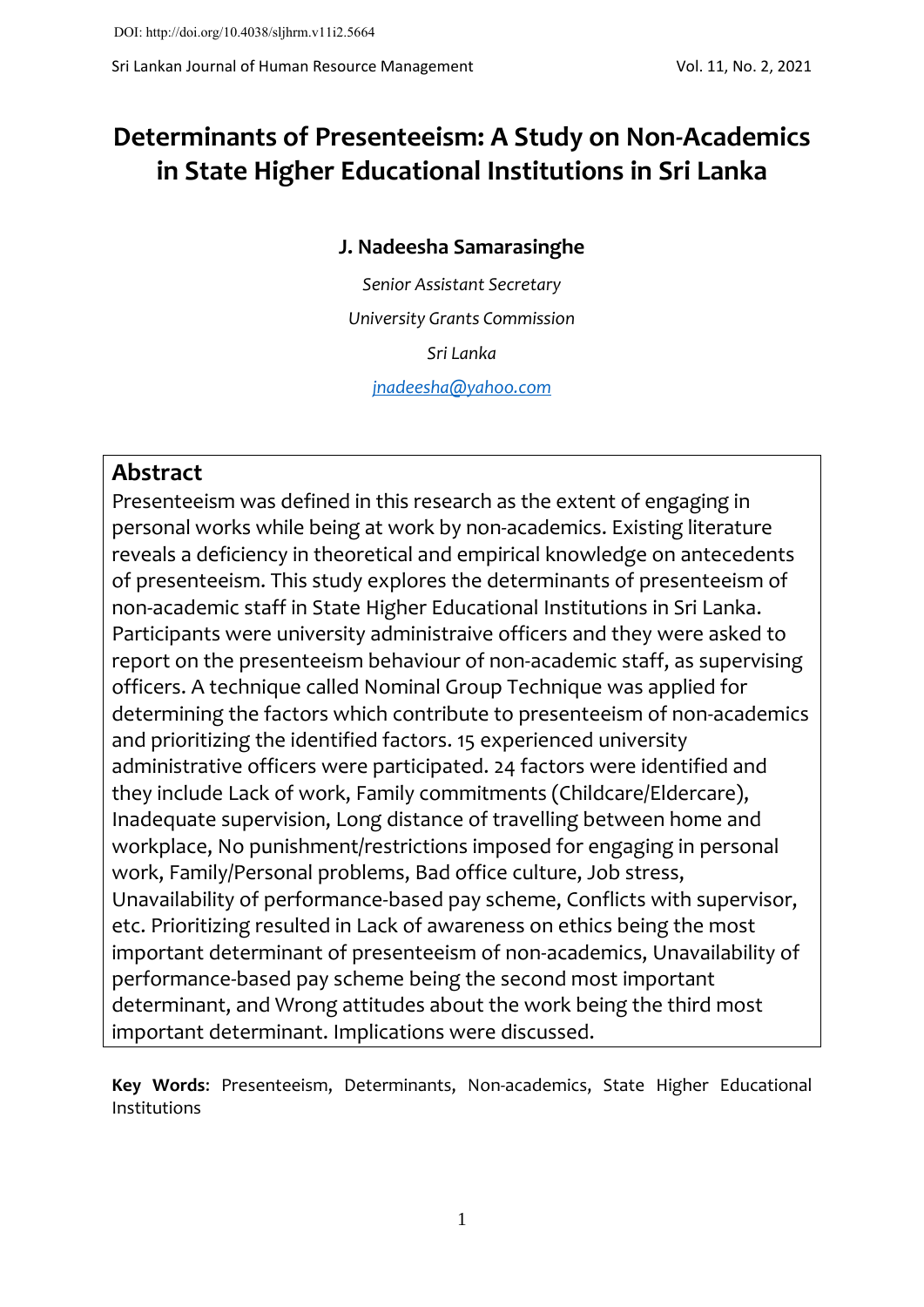## **Introduction**

Presenteeism is an evolving challenge faced by the employers in the recent past. In the international context, increased attention has been drawn to the term Presenteeism as a result of the reported heavy cost associated with presenteeism, which in fact exceeds the cost of absenteeism as well (Hemp, 2004). Whereas, in the case of Sri Lanka, notice on the concept of presenteeism is yet minimal (Werapitiya, Opatha, and Fernando, 2015).

Presenteeism has been defined mainly as working of employees while they are sick by majority of the scholars, and as not fully engaged in work or working more than the time assigned on a particular job by some scholars (Werapitiya et al, 2015). When employees who are at work, spend a portion of the workday engaging in personal business on the job, also, a form of Presenteeism called as nonwork-related presenteeism occurs, which may have serious implications for both individuals and organizations (D'Abate and Eddy, 2007). So far, this aspect of presenteeism has not been studied extensively (D'Abate, 2005; D'Abate and Eddy, 2007; Johns, 2010), since most researchers focus on illness-related presenteeism or medical aspect of that (Aronsson, Gustafsson, and Dallner, 2000; Hemp, 2004; Sanderson and Cocker, 2013), even though it has been proposed that nonworkrelated presenteeism can financially impact organizations more than absenteeism (Wan, Downey, and Stough, 2014).

Findings suggest that employees spend approximately five hours or more in a typical workweek for engaging in wide variety of personal activities such as using the internet, phone, conversing with co-workers, paying personal bills, making personal appointments, shopping by phone, and playing computer games (Gurchiek, 2009; Eddy, D'Abate, and Thurston, 2010; Prater and Smith, 2011), costing organizations an average productivity loss of \$8,875 per year per employee (D'Abate and Eddy, 2007). Men's spending of time while at work for personal business per day is 1.2 hours more than women's (Prater and Smith, 2011). Such that these nonwork-related activities negatively affect the amount of time available for an employee to spend focusing on work related tasks. To bring higher results, managers need employees who are focused and productive (Gilbreath and Karimi, 2012). Hence, effective management of presenteeism could be a distinct source of competitive advantage (Hemp, 2004).

The construct of engaging in personal business on the job, i.e., nonwork-related presenteeism incorporates three life realms as, work issues pertaining to an individual's career or job, family issues with home life, and leisure issues surrounding personal interests, social life, or recreational activities (D'Abate, 2005). As revealed by various researchers, D'Abate and Eddy (2007) mentioned that imbalance among the life realms could lead to conflicts of poor time management, preoccupation with home or leisure while at work, and emotional strain; where such life realm conflicts can result in negative consequences of psychological problems, physical health problems, stress, lower life satisfaction, familial problems and burnout, for individuals, and lower job satisfaction, higher turnover, increased absenteeism, less productivity, less career success and satisfaction, lower organizational commitment and loyalty, and increased health care costs, for organizations, while helping employees balance their work and personal lives can lead to greater organizational commitment, organizational trust and loyalty, work effort, and performance.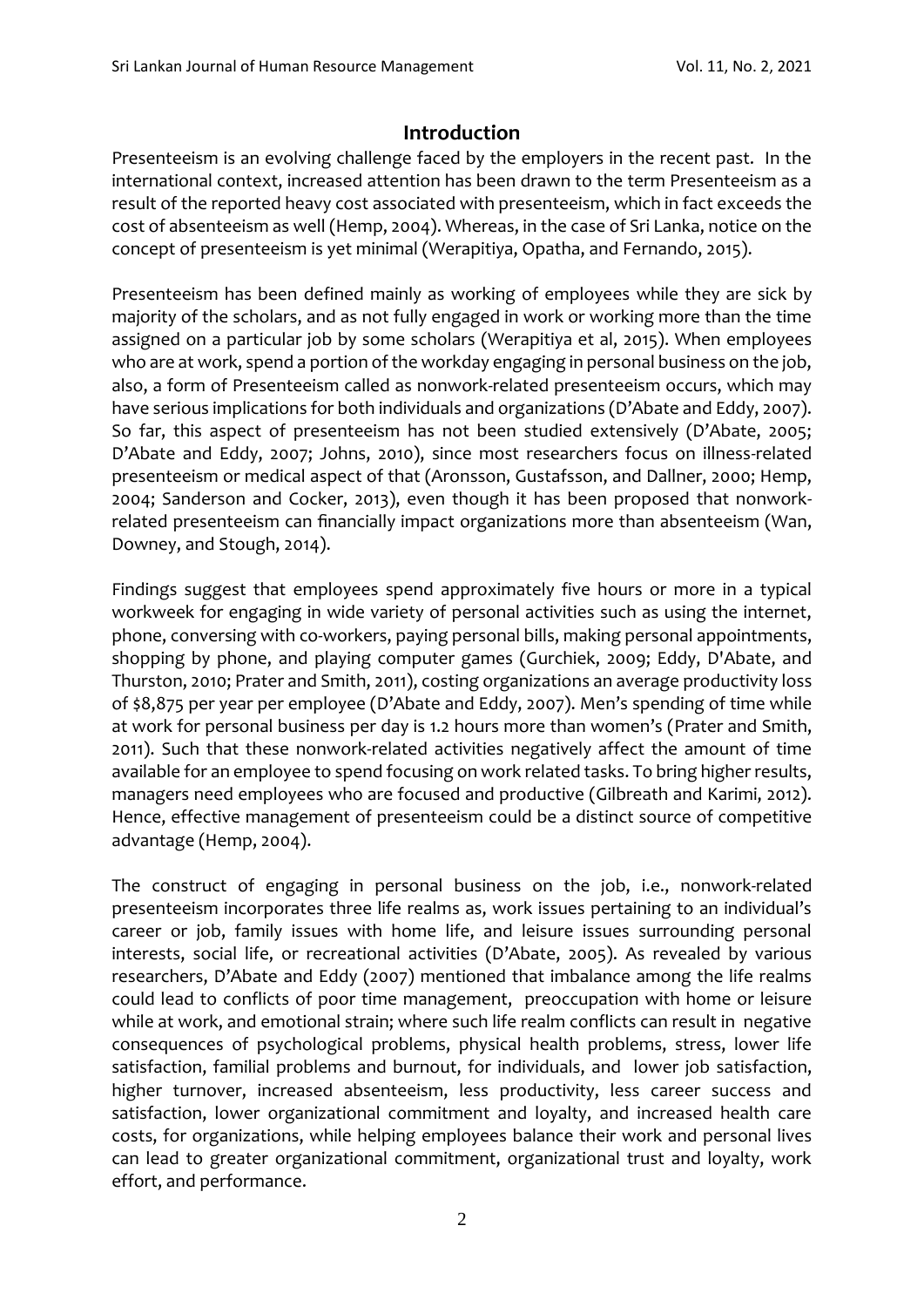One initial exploratory study on nonwork-related presenteeism has identified that out of number of factors as convenience, time constraints, timing, or boredom, the achievement of work-life balance is the key reason for individuals to engage in personal business while on the job (D'Abate, 2005). The flexibility between work and nonwork life realm boundaries may be enhanced by allowing employees to engage in some degree of personal business on the job, since organizations should take measures for work-life balance of employees (D'Abate and Eddy, 2007).

Despite the fact that employees who are engaged in personal matters tend to deliver lower productivity and poor quality of output, there are suggestions that letting such behaviours bring some benefits, as casual browsing of the internet may develop skills of employees that could be utilized by the organizations in future or may cause companionship or appreciation feelings among employees when they are able to satisfy certain personal work within working hours (D'Abate and Eddy, 2007; Wan et al, 2014).

Johns (2010) has proposed by way of the dynamic model of presenteeism and absenteeism that in addition to the nature of the illness, number of factors broadly categorized into two as work context factors (job demands, job security, reward system, absence policy, absence/presence culture, teamwork, ease of replacement and adjustment latitude) and personal factors (work attitudes, personality, perceived justice, stress, perceived absence legitimacy, proclivity for sick role, health locus of control and gender) influence the choice between absenteeism and presenteeism.

In contrast to absenteeism, presenteeism is not clearly visible, and the studies have reported that the time lost from the people staying at home is less than from those who show up but not perform at full capacity. Hence, presenteeism which causes critical effects than absenteeism (Hemp, 2004), has become a subject of interest, recently (Johns, 2010). Since, the employees suffering from presenteeism are not paying their full attention to the job, they are less productive, make more mistakes, provide poor quality service, and less innovative, which ultimately create negative repercussions for the organization and its managers (Gilbreath and Karimi, 2012). Presenteeism is argued to have a high negative impact on employee engagement which is a critical human resource management outcome (Opatha, 2021) and employee engagement has a significant and positive impact on employee job performance (Iddagoda and Opatha, 2020). Due to the reported adverse consequences of presenteeism, it is important for the organizations to understand the reasons as to why employees engage in personal activities while being at work: one aspect of presenteeism, in order to manage such presenteeism effectively.

#### **Problem Statement**

Except few studies, to date, research directed towards identifying antecedents of presenteeism, in the context of engaging in personal work during work hours are minimal (D'Abate, 2005; Eddy et al, 2010; Gilbreath and Karimi, 2012; Wan et al, 2014). In that scenario, it is needless to emphasize that the Sri Lankan studies conducted in respect of determinants of presenteeism are non apparent. The necessity of exploring the types of behaviours employees engage in the job and the rationale or causes for such presenteeism, by way of emperical evidence, has been established (D'Abate and Eddy, 2007; Johns, 2010).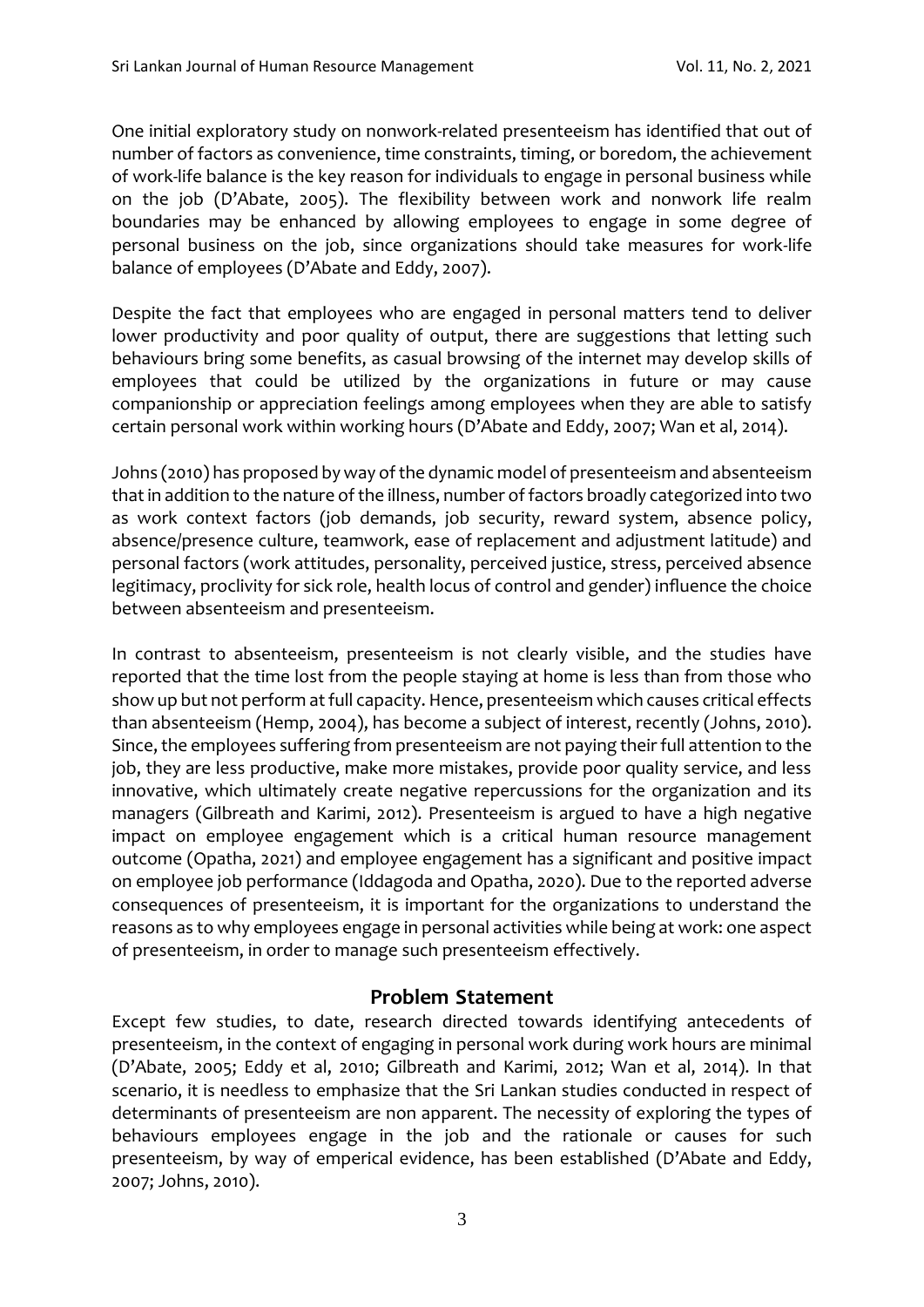In a knowledge economy, Higher Educational Institutions (HEIs) which mainly provide tertiary education play the vital role of generating and preserving, disseminating and transforming knowledge into wider social and economic benefits (Great Britain. Department for Business, Innovation and Skills [BIS], 2009). To satisfy the demands of a knowledge economy, it is essential to build a highly educated community through development of a strong education system at all levels. At a time, knowledge accumulation is becoming a core competitive advantage of a country; during the last two decades, growing concern has been expressed about the quality of university education in Sri Lanka.

Productive contribution of non-academic staff as support staff to the works of HEIs, leads to improvement of quality of the services rendered by HEIs (Gunawardena, 2017). The contribution of non-academic staff highly impacts the student experience at a university. They provide many critical support and operational services such as guiding students through admission and registration processes, orient them to the University, supporting for student welfare facilities, monitor their completion progress, deliver innumerable nonacademic learning opportunities, and support for administrative functions. Usually, nonacademic staff members serving in academic departments or administrative divisions, are the first point of contact for numerous students who need assistance in one form or another. Thus, it is interesting to study on the presenteeism of non-academic staff.

There is a well established gap in both the theorical and emperical body of knowledge in respect of factors which determine presenteeism of Non-Academics in State Higher Educational Institutions in Sri Lanka. Theoretical arguments or empirical research findings on the determinants of presenteeism of Non-Academics in State Higher Educational Institutions are untraceable.

The problem statement addressed in this study can be expressed as: what are the factors which determine the presenteeism of university non-academic staff according to the perception of the selected group of University Administrative Officers (UAOs), and the three most important factors according to their perception?

#### **The Concept of Presenteeism**

The concept of Presenteeism, a recent subject of interest, is with definitional confusion (Johns, 2010), due to the absence of the one unified definition (Australian Public Service Commission, 2012) nevertheless of reported many repercussions of presenteeism including health hazards and low performances (Werapitiya et al, 2015). Johns (2010) and Gosselin, Lemyre, and Corneil (2013) mentioned two main sickness related research traditions, distinct by geography, that stem to frame the term Presenteeism, i.e. the British and European scholars are focusing on understanding the frequency of the act of presenteeism as a reflection of job insecurity and other occupational characteristics (causes of presenteeism) and the Americans are focusing on understanding the productivity consequences of this behavior as a function of various illnesses while ignoring the causes of showing up ill (consequences of presenteeism). However, Johns (2010) asserted that the causes and consequences of presenteeism must be established by empirical evidence, not by definition, and defined presenteeism as attending work while ill (Gosselin et al, 2013).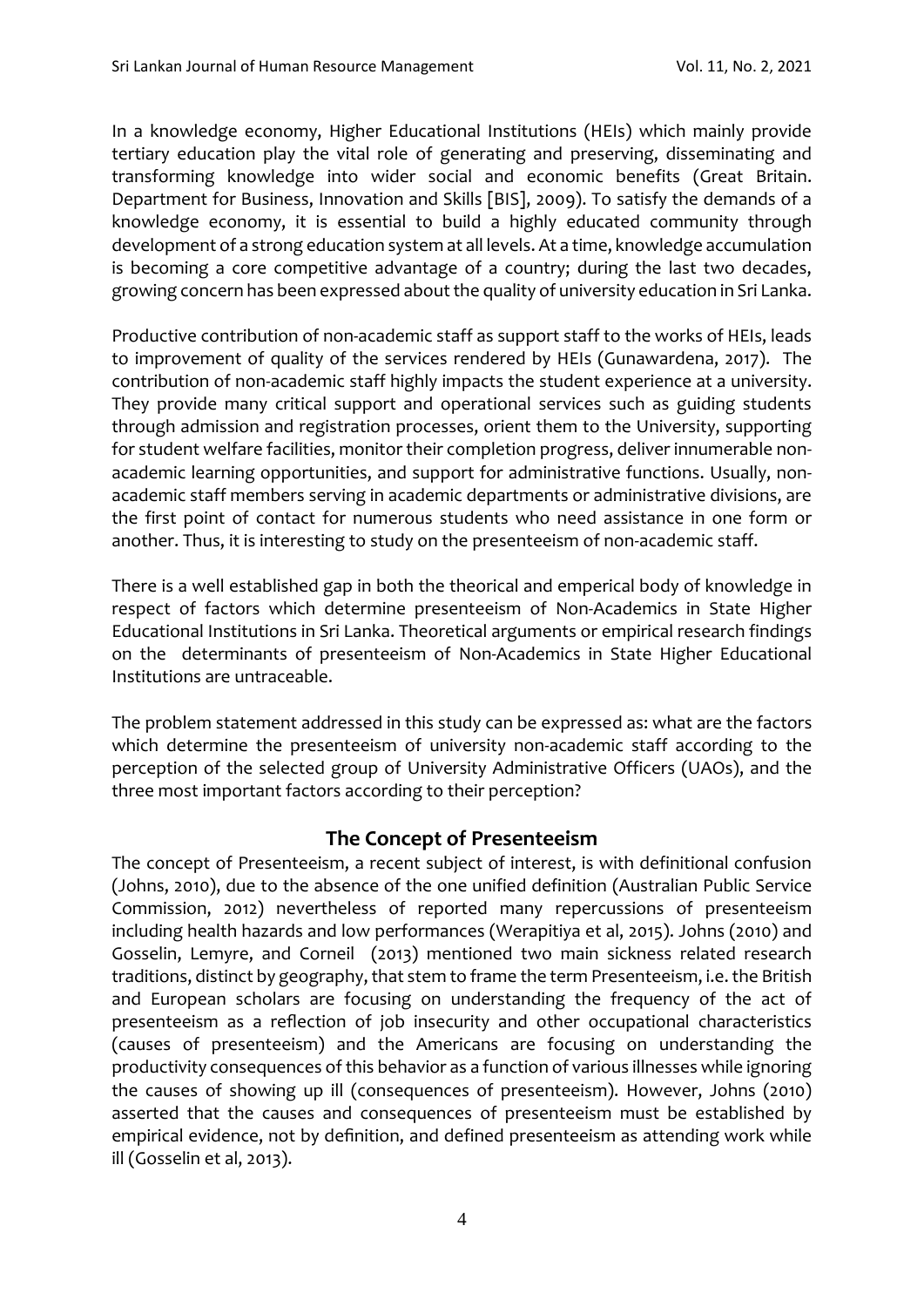Although Hemp (2004) defined presenteeism as the problem of workers being on the job, but because of illness or other medical conditions not fully functioning; in disagreement with such narrow view, Gilbreath and Karimi (2012) mentioned that Presenteeism happens when employees are at work, but their cognitive energy is not devoted to their work, may be due to variety of antecedents.

Werapitiya et al (2015) developed a comprehensive working definition in a broader spectrum of the term presenteeism, as "presenteeism is being at work despite being sick, working more than the time assigned on a particular job, not fully engaged in work, recorded as present but not in work assigned and overactive and hyperactive in the assignment". Accordingly, Presenteeism is conceptualized as a construct composed of five domains. In line with one of the aforesaid domains: recorded as present but not in work assigned, D'Abate and Eddy (2007) argue that presenteeism also occurs when employees go to work but spend a portion of the workday engaging in personal business while on the job, called as nonwork-related presenteeism. While sickness has received the most attention of the research on presenteeism (Aronsson et al, 2000; Hemp, 2004; Hansen and Andersen, 2008; Demerouti, Le Blanc, Bakker, Schaufeli, and Hox, 2009) only limited number of scholars have attempted to research another aspect of presenteeism: the engagement of personal activities while being at work (D'Abate and Eddy, 2007; Gurchiek, 2009; Eddy et al, 2010; Prater and Smith, 2011; Wan et al, 2014). Henceforth, there is lack of literature on this perspective of presenteeism.

Provided that University Administrative Officer (UAO) perceives that a non-academic staff member heavily involves with personal activities during work, then it can be considered as significant level of presenteeism. On the other hand, if a non-academic staff member rarely involves with personal activities during work, it can be considered as minor level of presenteeism. The working definition of presenteeism formulated for this study is *the extent of engaging in personal works while being at work by non-academics.*

Only non-academic non-administrative staff were considered for this study, although the other staff categories such as academic, non-academic administrative, academic support etc. are available in the university system. This working definition reflects presenteeism as a behavioral aspect of non-academics.

Past researchers had suggested numerous dimensions of presenteeism on the aspect of engagement of personal activities while being at work. For instance: personal phone calls, e-mails to friends, office betting pools (D'Abate, 2005); paying personal bills, making personal appointments, shopping by phone, and playing computer games (D'Abate and Eddy, 2007)**;** talking with a teacher from their child's school, making doctor appointments and talking with an aging parent's caretaker (Gurchiek, 2009); using the internet, email, phone, or conversing with co-workers (Eddy et al, 2010); debit/credit problems, vehicle purchase or vehicle repairs, childcare, teacher conferences, and home purchase or home repairs (Prater and Smith, 2011).

#### **Determinants of Presenteeism**

Determinants of presenteeism are the factors which determine presenteeism. In the context of handful of studies on Presenteeism, on the perspective of engagement of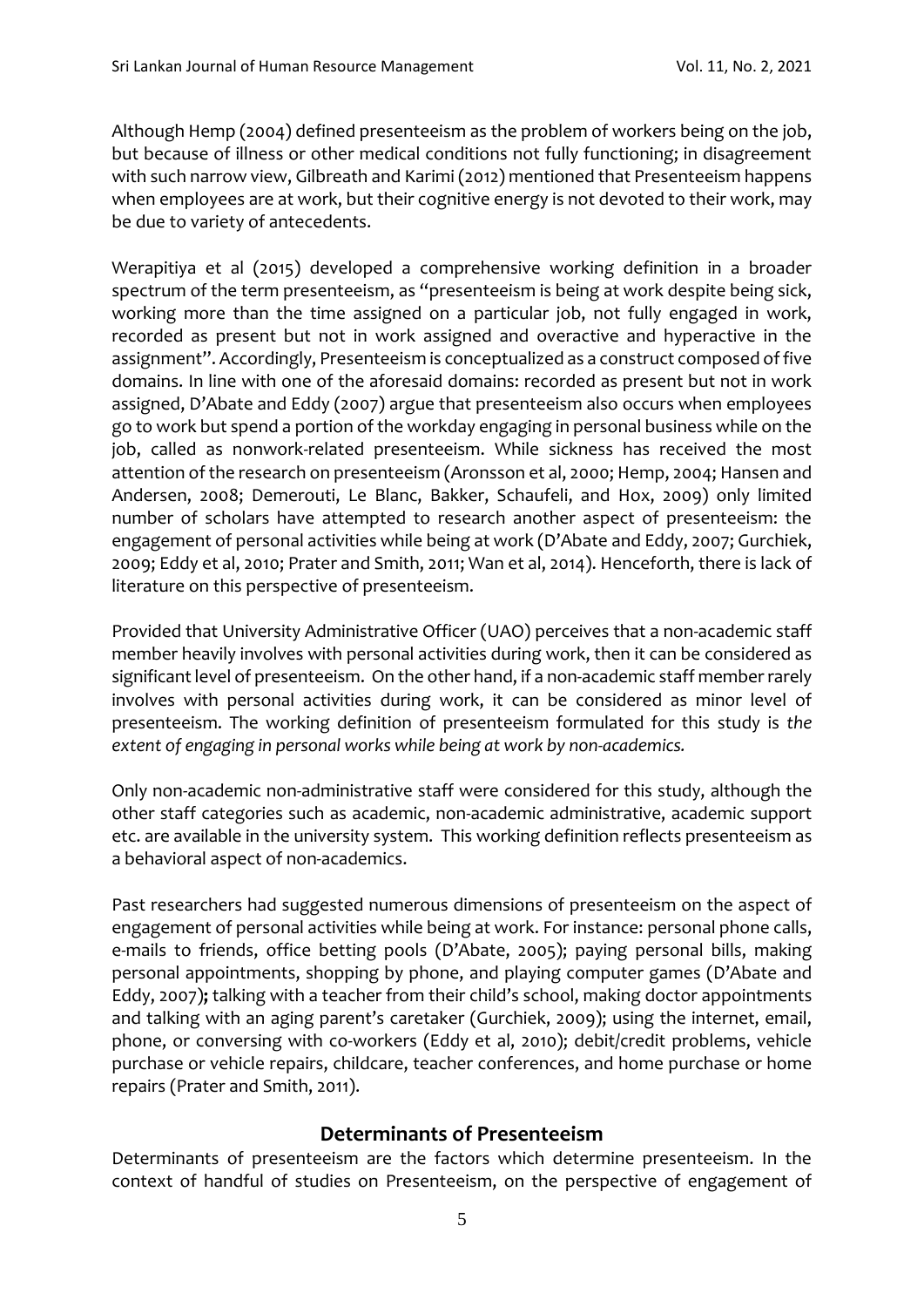personal works while being at work; few research studies exist on the antecedents of the same as well (D'Abate and Eddy, 2007). An exploratory study conducted by D'Abate, (2005) to examine the relationships and meshed boundaries among work, home and leisure life realms revealed that achievement of work-life balance, various justifications people construct to rationalize this behavior, and the importance people place upon home, work, and leisure, are the factors affecting engagement in personal business whilst on the job. Middaugh (2007) highlighted an indication in a report in Risk and Insurance that the root causes of presenteeism include issues of childcare, financial worries, addiction, divorce, or family problems. Boredom, convenience, emotional intelligence, procrastination, negative work environment and supervisor behaviour are determinants of presenteeism found by research (Eddy et al, 2010; Gilbreath and Karimi, 2012; Wan et al, 2014). A survey reported that employees waste time due to the believe that short breaks increase productivity, boredom, lack of incentive, job dissatisfaction, and insufficient payments (Salary.com, 2014). Employees use the Internet for non-work-related purposes as a consequence of employee job attitudes (lack of job involvement and intrinsic involvement), organizational characteristics (managerial support for Internet usage and perceived cyberloafing of coworkers), participation in non-Internet loafing activities, and employee attitudes toward cyberloafing (Liberman, Seidman, Mckenna, and Buffardi, 2011).

#### **Determinants of Presenteeism as Perceived by Sri Lankan UAOs**

A popular technique called Nominal Group Technique (NGT) was applied in this study, in order to explore and identify determinants of presenteeism of non-acdemics in State HEIs and to prioritize them according to the perception of a selected group of Sri Lankan UAOs. NGT is a method for structuring small group meetings that allows individual judgments about a topic or issue to be pooled effectively and used in situations in which uncertainty or disagreement exists about the nature of the problem and possible solutions (Moore,1987). From far back as 1960's NGT has been applied in a wide range of fields (Potter, Gordon, and Hamer, 2004), since the technique is helpful in identifying problems, exploring solutions, and establishing priorities (Moore,1987). When comparing the NGT with other group processes such as delphi, focus groups and brainstorming, the NGT has number of advantages over other group processes, including minimal pre-meeting preparation required by participants, and participants input is limited to a single meeting lasting up to two hours, task completion and immediate dissemination of results to the group promotes participation satisfaction, and researcher-bias is minimised due to the highly structured nature of the process (Potter et al, 2004). The NGT can be viewed as a process that has five steps: the purpose of gathering of the group of competent persons, silent idea generation, giving ideas in round-robin fashion, comments and clarification, and voting (Opatha, 2015). The NGT was observed to have been used for several Sri Lankan studies (Opatha and Perera, 2017; Opatha and Rathnayake, 2018) recently done.

This study was conducted by using NGT based on a group of fifteen Sri Lankan UAOs working for different state owned universities (six) and higher educational institues (two) coming under the purview of the University Grants Commision (UGC), and the UGC. The respective UAOs are holding the posts of Deputy Registrar, Senior Assistant Registrar/Secretary and Assistant Registrar/Secretary. Initially, they were requested to identify the factors that would contribute to presenteeism of non-acdemics in State HEIs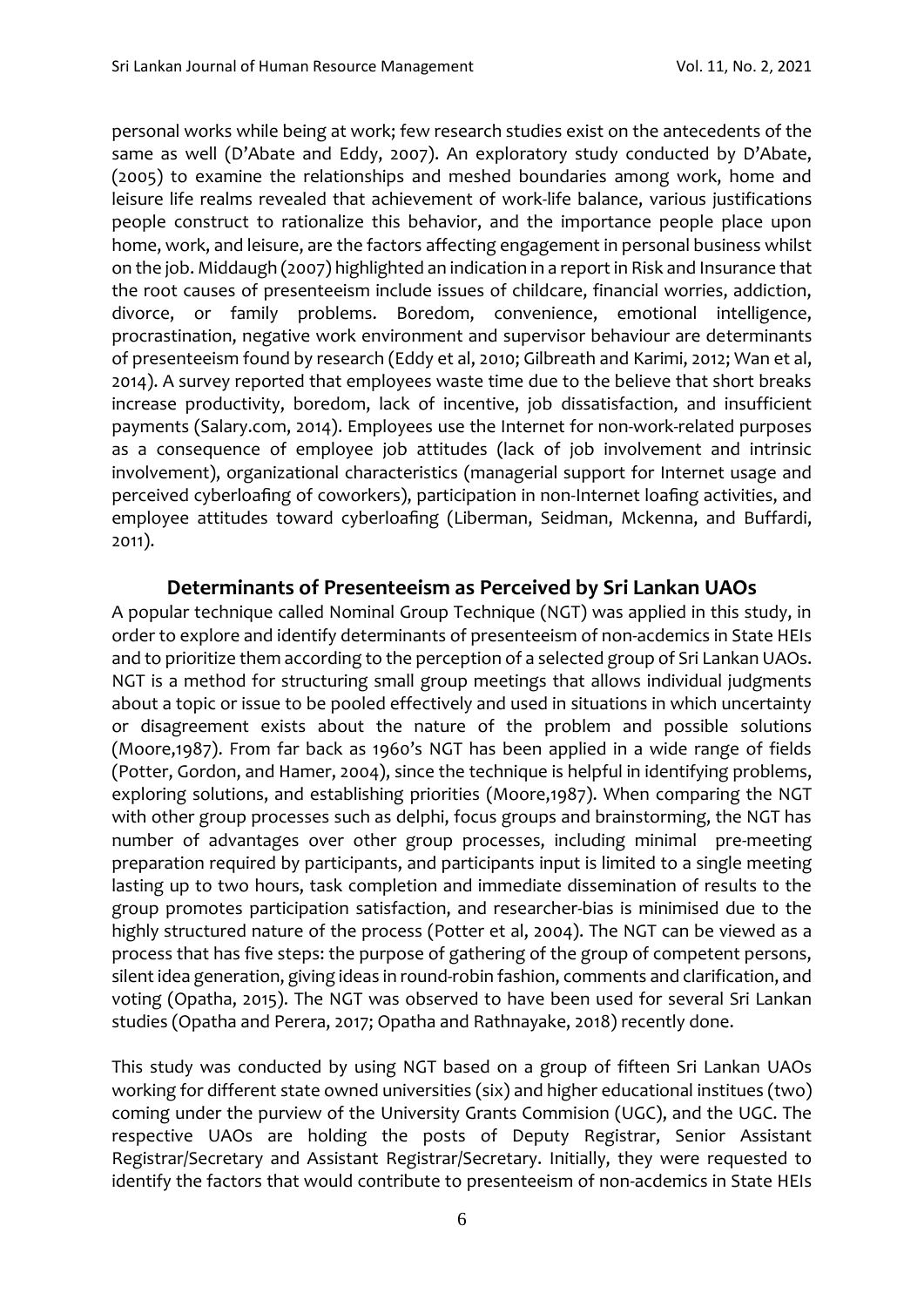according to their perception, and to list out such factors indipendantly. The names of the respective universities and higher educational institues are University of Peradeniya, University of Sri Jayewardenepura, University of Moratuwa, University of Visual and Performing Arts, Sabaragamuwa University of Sri Lanka, Wayamba University of Sri Lanka, Postgraduate Institute of Medicine and Gampaha Wickramarachchi Ayurveda Institute, and the UGC as well. Eventhough the designations and the attached HEIs of the respondents are revealed, their names were not disclosed, to assure the securing of confidentiality of information provided by the respondants. Initially, they were requested to identify the factors that would contribute to presenteeism of non-acdemics in State HEIs according to their perception, and to list out such factors indipendantly. Thereafter, the collected data were examined, adjusted, and a final list compiling all factors was prepared. The list developed by NGT comprised of the following factors:

- 1. Wrong attitudes about the work
- 2. Lack of work
- 3. Family commitments (Childcare/Eldercare)
- 4. Inadequate supervision
- 5. Long distance of travelling between home and workplace
- 6. No punishment/restrictions imposed for engage in personal work
- 7. Family/Personal problems
- 8. Bad office culture
- 9. Job stress
- 10. Unavailability of performance-based pay scheme
- 11. Conflicts with supervisor
- 12. Unavailability of time specific targets to achieve
- 13. Easy access to technological tools (Eg: social media, mobile phones, computer games, YouTube)
- 14. Poor workplace conditions
- 15. Improper supervisor behavior
- 16. Influence of trade unions
- 17. Less awareness on the work obligations
- 18. Job security of public sector
- 19. To delay the work to claim overtime
- 20. Addiction
- 21. Supervisor reluctant to grant leave
- 22. Bored/lack of interest on work
- 23. Lack of awareness of ethics
- 24. Personal affairs

Then, each group member was requested to prioritize the identified factors of the list and five options were given and they were weighted as 5 for the first option, 4 for the second option, 3 for the third option, 2 for the fourth option, and 1 for the fifth option. The list developed by NGT comprised of twenty-four factors. Such twenty-Four factors of presenteeism of non-academics identified and prioritized based on the NGT, are given in the Table 1, according to the order of ranking of the factors as per the percentage scores. According to the results of prioritizing given by the NGT members, out of the above identified twenty four factors, the most important three factors of presenteeism were no.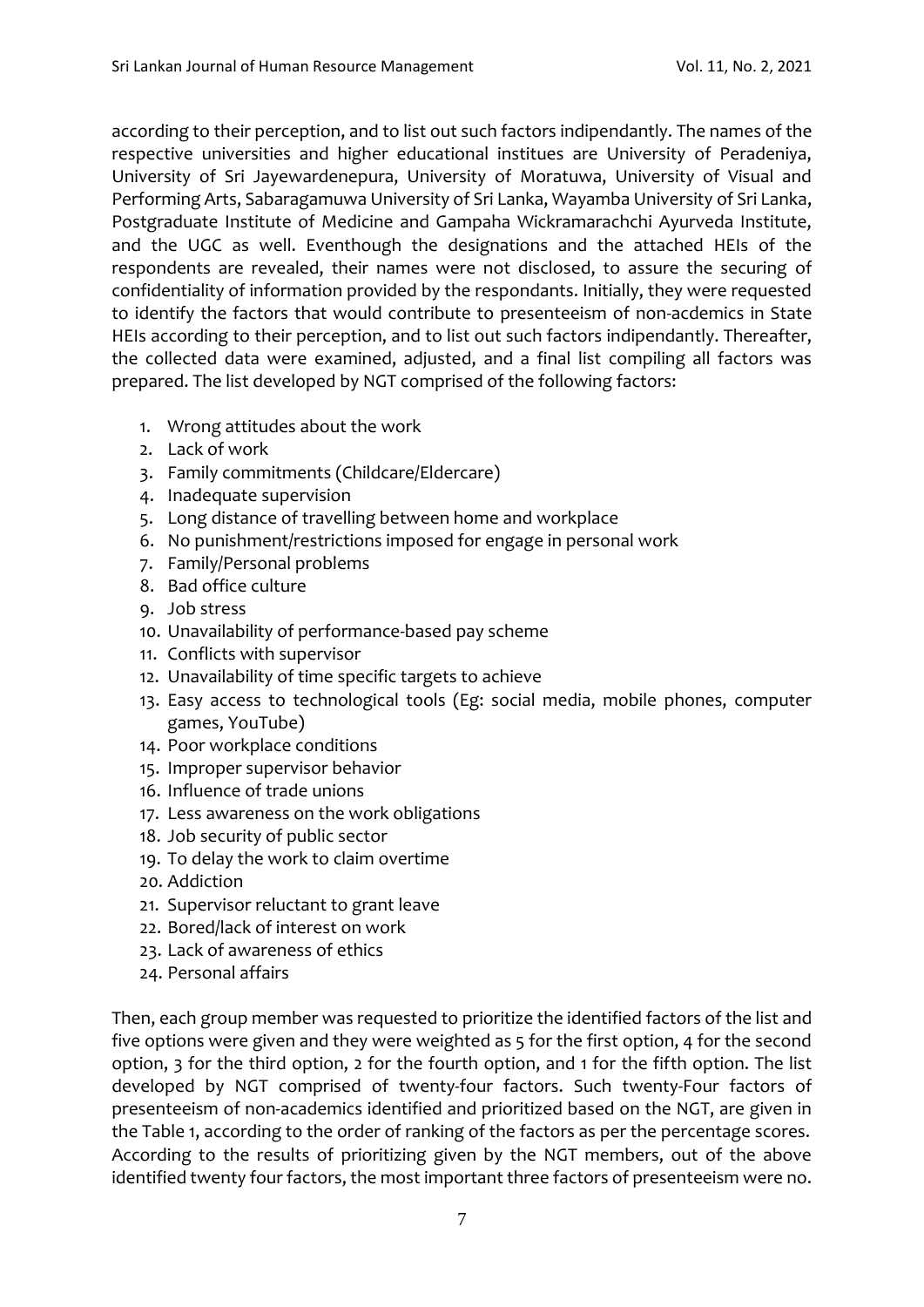23 (Lack of awareness of ethics), no. 10 (Unavailability of performance based pay scheme), and no. 1 (Wrong attitudes about the work) respectively.

|              | No. Factor of Presenteeism                                                                        | Percentage   | Overall |
|--------------|---------------------------------------------------------------------------------------------------|--------------|---------|
|              |                                                                                                   | <b>Score</b> | Rank    |
| $\mathbf{1}$ | Lack of awareness on ethics                                                                       | 12.44        | 01      |
| 2            | Unavailability of performance-based-pay scheme                                                    | 11.11        | 02      |
| 3            | Wrong attitudes about the work                                                                    | 10.67        | 03      |
| 4            | Family commitments (Childcare/Eldercare)                                                          | 9.78         | 04      |
| 5            | Unavailability of time specific targets to achieve                                                | 8.00         | 05      |
| 6            | Inadequate supervision                                                                            | 7.56         | 06      |
| 7            | No punishment/restrictions imposed for engage in personal<br>works                                | 7.56         | 06      |
| 8            | Less awareness on the work obligations                                                            | 7.56         | 06      |
| 9            | Job security of public sector                                                                     | 5.33         | 07      |
| 10           | Lack of work                                                                                      | 3.56         | 08      |
| 11           | Family/Personal problems                                                                          | 3.56         | 08      |
| 12           | Easy access to technological tools (E.g. social media, mobile<br>phones, computer games, YouTube) | 2.22         | 09      |
| 13           | Bored/lack of interest on work                                                                    | 2.22         | 09      |
| 14           | Long distance of travelling between home and workplace                                            | 1.78         | 10      |
| 15           | Addiction                                                                                         | 1.78         | 10      |
| 16           | Bad office culture                                                                                | 1.33         | 11      |
| 17           | Improper supervisor behavior                                                                      | 1.33         | 11      |
| 18           | Personal affairs                                                                                  | 1.33         | 11      |
| 19           | Supervisor reluctant to grant leave                                                               | 0.89         | 12      |
| 20           | Job stress                                                                                        | 0.00         | 13      |
| 21           | Conflicts with supervisor                                                                         | 0.00         | 13      |
| 22           | Poor workplace conditions                                                                         | 0.00         | 13      |
| 23           | Influence of trade unions                                                                         | 0.00         | 13      |
| 24           | To delay the work to claim overtime                                                               | 0.00         | 13      |

#### **Table 1. Ranking of the Factors of Presenteeism based on NGT**

As per the Table, factors such as Job stress, Conflicts with supervisor, Poor workplace conditions, Influence of trade unions, and "To delay the work to claim overtime" have not been ranked. Family commitments (childcare and eldercare) and unavailability of time specific targets to achieve are important determinants of presenteeism among the nonacademics.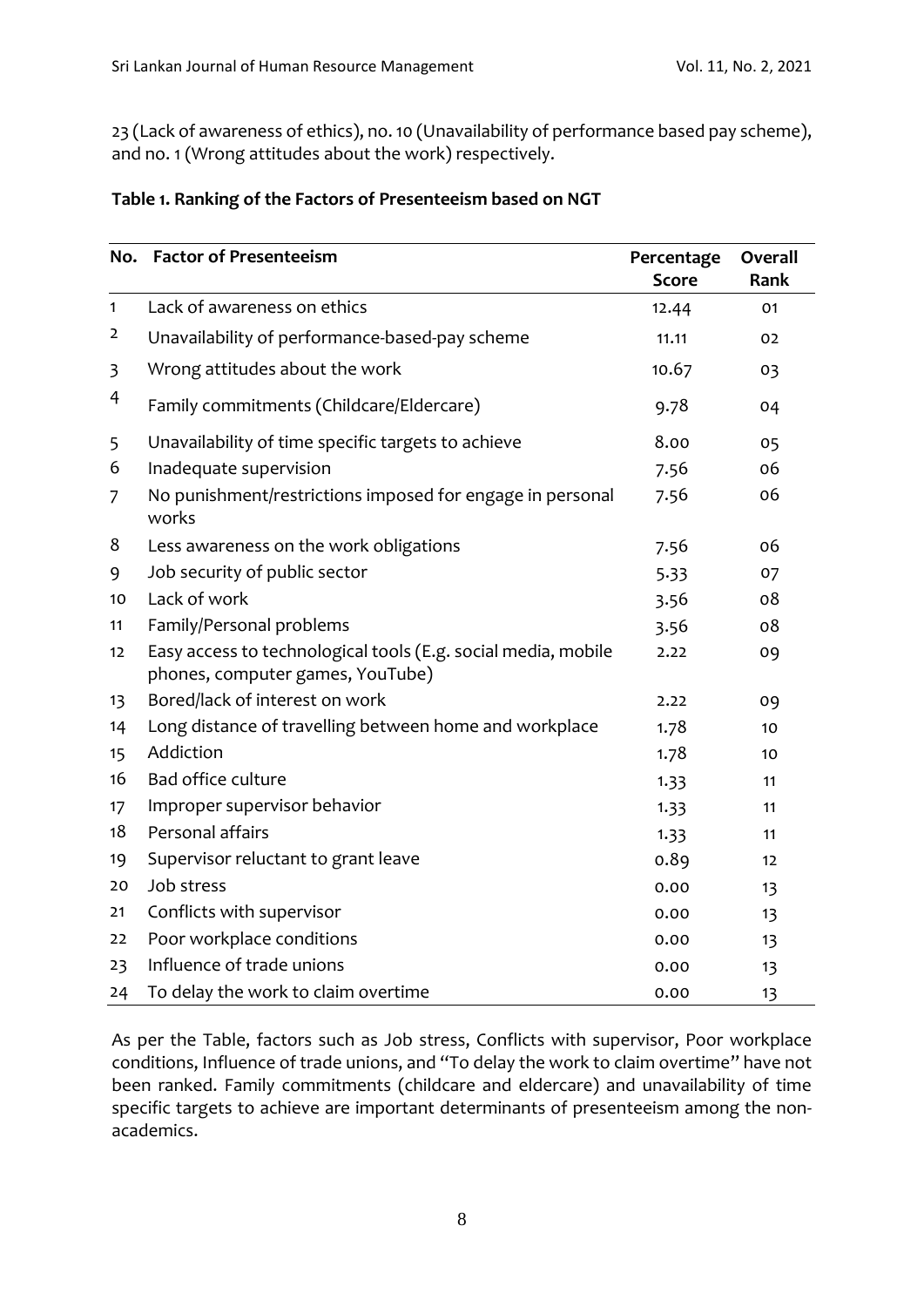# **Conclusion**

Deviating from the well-established focus on sickness aspect of presenteeism, this study empirically explored another surface of presenteeism with respect to the engagement of personal activities while being at work, which is called as nonwork-related presenteeism as well. Presenteeism appears to be a novel term to Sri Lankan context, although special attention to that concept is observable in international scenario (Werapitiya et al, 2015). This study was carried out to identify the factors which determine the presenteeism of university non-academics according to the perception of a selected group of UAOs and to find out the three most important factors. 24 factors which determine the presenteeism of university non-academics were identified and they were prioritized. The most important three factors of presenteeism were no. 23 (Lack of awareness of ethics), no. 10 (Unavailability of performance based pay scheme), and no. 1 (Wrong attitudes about the work) respectively.

The findings of this research are both theoretically and empirically of value, which can be used by the officials of the HEIs to effectively manage the presenteeism among nonacademics serving at the State HEIs in Sri Lanka. It is suggested that a serious attempt has to be taken by the UGC and the HEIs to create and maintain a sufficient awareness of ethics. Lack of awareness on ethics denotes that the understanding and knowledge among the non-academics on the appropriate employee behaviour is insufficient. If the non-academic is not mindful about the work ethics to be ensured by him or her, then the possibility of involving unethical behaviours while at work is high. To formulate and implement a performance-based pay scheme becomes essential in this regard. Unavailability of performance-based-pay scheme denotes that a payment of variable pay or incentive, based on non-academics' individual, team or organizational job performance, is not in existence. If outcomes produced by the non-academics are considered for their payments, then there is high possibility that they will not involve in personal works during work time. Since, such involvement would badly impact the quantity and quality of the results generated by them and ultimately affect the payments that would otherwise be gained by them.

Another important implication is to improve the non-academics' attitudes about work. Wrong attitudes about the work denote that the non-academics' point of view or the perspective about the work is not favorable. Generally, a person's actual behaviour depends on his/her attitudes. The greater extent of negative attitudes about work among non-academics tends to encourage them to involve more in the personal works during working time. In reverse, non-academics with lesser wrong attitudes and more positive work attitudes will exhibit lesser presenteeism. Changing attitudes is not an easy task and one strategy that can be applied to change attitudes is persuasion (Opatha, 2015). Persuasion done by a person who has high expertise and high trustworthiness hopefully results in transforming negative attitudes to positive attitudes.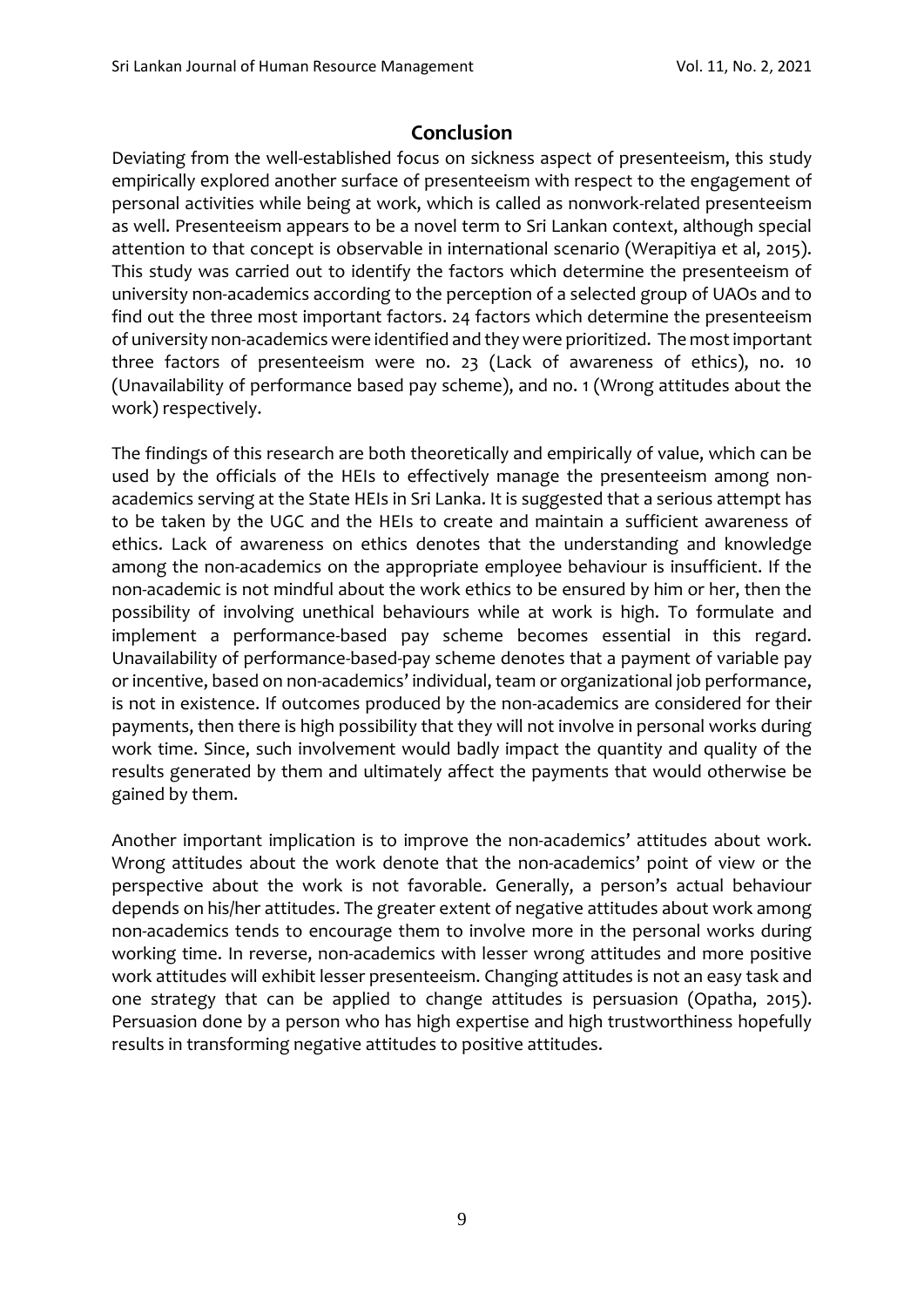# **References**

- Aronsson, G., Gustafsson, K., and Dallner, M. (2000), Sick but yet at work: An empirical study of sickness presenteeism, *Journal of Epidemiology & Community Health*, Vol. *54,*  No. 7, pp. 502-509.
- Australian Public Service Commission (2012), APS human capital matters: Managing presenteeism, June 2012, Issue 5, Australian Government, Retrieved from: <https://www.apsc.gov.au/human-capital-matters>
- D'Abate, C. P. (2005), Working hard or hardly working: A study of individuals engaging in personal business on the job, *Human Relations*, Vol. 58, No. 8, pp. 1009–1032. <https://doi.org/10.1177/0018726705058501>
- D'Abate, C. P. and Eddy, E. R. (2007), Engaging in personal business on the job: Extending the presenteeism construct, *Human Resource Development Quarterly*, Vol. 18, No. 3, pp. 361-383.

<https://doi.org/10.1002/hrdq.1209>

- Eddy, E. R., D'Abate, C. P., and Thurston Jr, P. W. (2010), Explaining engagement in personal activities on company time, *Personnel review*, Vol. 39, No. 5, pp. 639-654. <https://doi.org/10.1108/00483481011064181>
- Gilbreath, B. and Karimi, L. (2012), Supervisor behavior and employee presenteeism, *International Journal of Leadership Studies*, Vol. 7, No. 1, pp. 114-131.
- Gosselin, E., Lemyre, L., and Corneil, W. (2013), Presenteeism and absenteeism: Differentiated understanding of related phenomena, *Journal of occupational health psychology*, Vol. 18, No. 1, pp. 75-86. <http://doi.org/10.1037/a0030932>
- Great Britain, Department for Business, Innovation and Skills (BIS), (2009), Higher ambitions: The future of universities in a knowledge economy, The Stationery Office, London. Retrieved from [http://www.bis.gov.uk/assets/biscore/corporate/docs/h/09-](http://www.bis.gov.uk/assets/biscore/corporate/docs/h/09-1447-higher-ambitions.pdf) [1447-higher-ambitions.pdf](http://www.bis.gov.uk/assets/biscore/corporate/docs/h/09-1447-higher-ambitions.pdf)
- Gunawardena, C. (2017), Improving the quality of university education in Sri Lanka: An analysis of Quality Assurance Agency Council's reviews, *Sri Lanka Journal of Social Sciences*, Vol. 40, No. 1, pp. 3-15.

<http://doi.org/10.4038/sljss.v40i1.7497>

- Gurchiek, K. (2009), Managers, employees view presenteeism differently, *HR News*. Retrieved from [https://www.shrm.org/hr-today/news/hr](https://www.shrm.org/hr-today/news/hr%20news/pages/viewpresenteeismdifferently.aspx)  [news/pages/viewpresenteeismdifferently.aspx](https://www.shrm.org/hr-today/news/hr%20news/pages/viewpresenteeismdifferently.aspx)
- Hansen, C. D. and Andersen, J. H. (2008), Going ill to work–What personal circumstances, attitudes and work-related factors are associated with sickness presenteeism? *Social science & medicine*, Vol. 67, No. 6, pp. 956-964. <https://doi.org/10.1016/j.socscimed.2008.05.022>
- Hemp, P. (2004), Presenteeism: at work-but out of it, *Harvard business review*, Vol. *82*, No. 10, pp. 49-58.
- Iddagoda, Y. A. and Opatha, H.H.D.N.P. (2020), Relationships and Mediating Effects of Employee Engagement: An Empirical Study of Managerial Employees of Sri Lankan Listed Companies, *SAGE Open*, Vol. 10, No. 2, pp. 1-22.